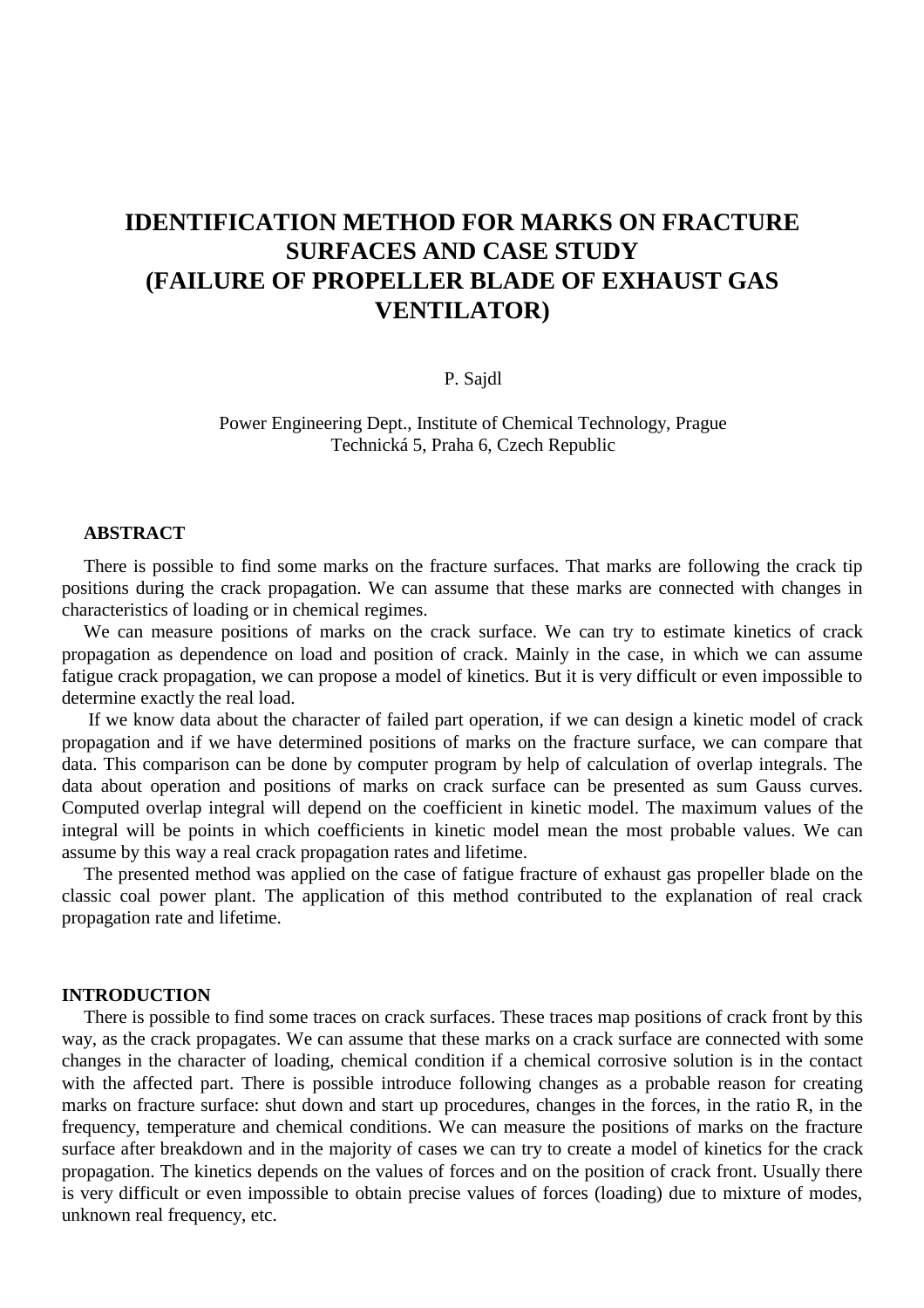#### **METHOD**

If we know data about the use of damaged part, if we can create a model of kinetics for crack propagation and if we know the positions of marks on the fracture surface, we can compare these data sets. This comparison can be done on a computer by the computing of overlap integrals by the way that we are finding the biggest probability that the data sets are in agreement.

Data about the usage can be represented by a sum of Gauss functions, where each function introduces one change in parameters of usage.

$$
S(t)=\sum G_i(t, t_i, wt_i)
$$
 (1)

Gi Gauss function

t time

 $t_i$  position of line on the t axis

wt<sub>i</sub> width of line

The positions of marks on the fracture surface can be represented again by a sum of Gauss functions

$$
M(a) = \sum K_j(a, a_j, wa_j)
$$
 (2)

Ki Gauss function

a crack length

 $a_i$  position of line on the a axis

wt<sub>i</sub> width of line

The width of Gauss line can represent a deviation in the measuring of the mark position on the fracture surface. The comparison of gained data will be done by overlap integral. This type of solution includes the possibility that every change in the character of usage has not initiate a trace on the fracture surface as well as every trace on the fracture surface was not created by change, which is one part of the evaluated set of changes.

We will install parameter into kinetics model, which enable us to test various load or frequency. The crack propagation rate can be expressed as a function:

$$
da/dt = g_1(K, R, f) = f * g_2(K, R)
$$
 (3)

da/dt crack propagation rate

- $g_1$  function of K, R, f
- K stress intensity factor
- R R ratio ( $R = F_{min}/F_{max}$ )

f frequency

 $g_2$  function of K, R

If we do not know the real frequency, we can express the variability in this parameter by coefficient p by this way:

$$
da/dt = p^* f^* K^n * g_3(R)
$$
 (4)

p parametr

- n constant
- $g_3$  function of R

In the case when we do not know exactly load parameters, we can express the variability by a parameter p in the relations for stress intensity factor /1,2/.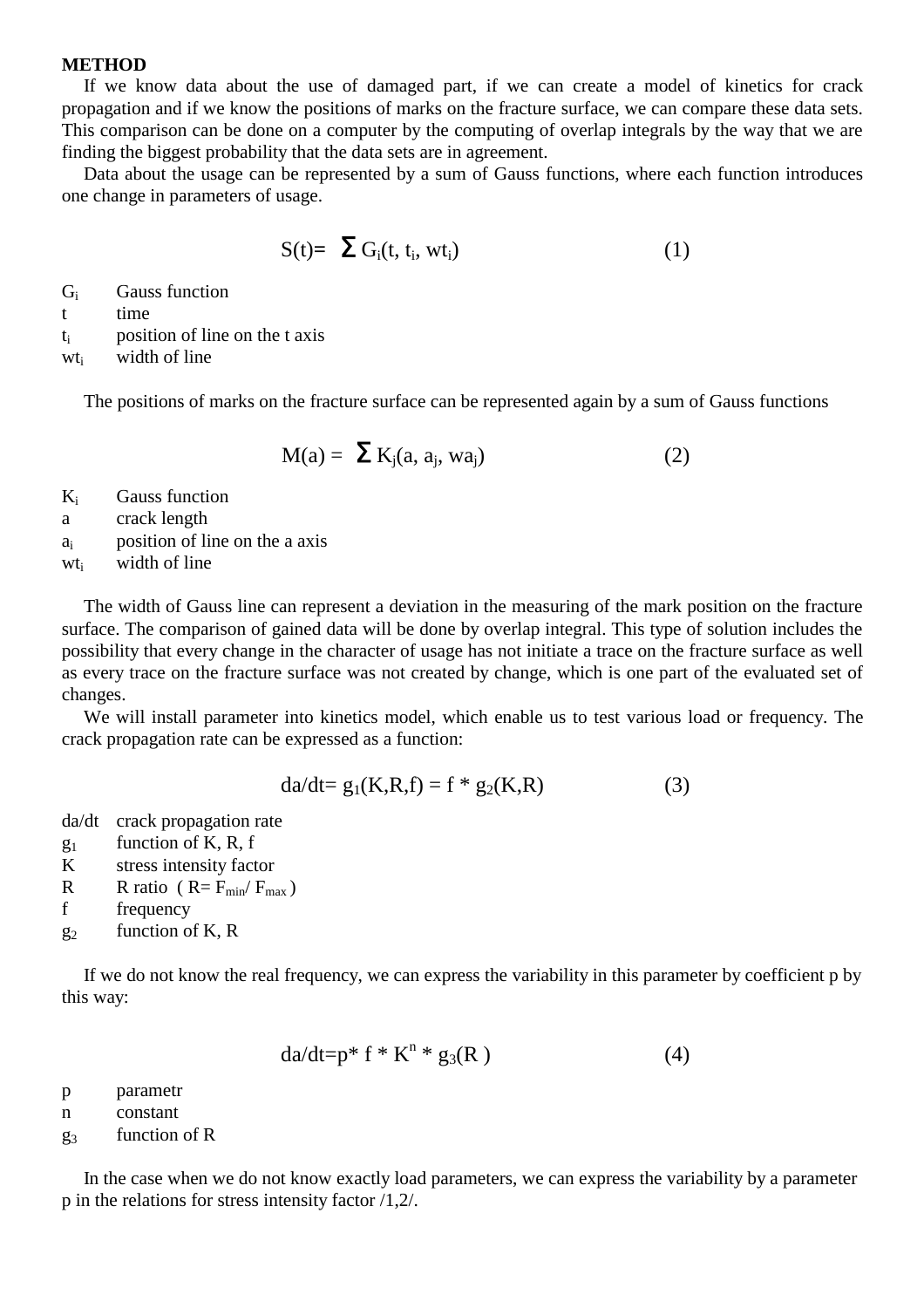We can change function S into function  $S_a$  by the computed crack extension rate after relation 3 or 4. Function  $S_a$  is function of crack length as well as function M.

$$
S_a(a, p) = \sum G_i(a, a_i(p), wa_i(p))
$$
 (5)

Now we can compare functions M and  $S_a$  by the overlap integral:

$$
I_o(p) = \int S_a(a, p) M(a) da \qquad (6)
$$

 $I<sub>o</sub>(p)$  overlap integral

This integral is function of parametr p. Function  $I_0(p)$  we get by changing of parameter p in a interval which follows from time of equipment operation. The function  $I_0(p)$  expresses the non-standard measure of probability of agreement between operation data set and the data set of measured trace positions on the fracture surface. Maxima of this function show possible values of parametr p which results into real crack propagation rate. It is possible to estimate real full time of crack propagation after knowledge of crack propagation rate along the whole investigated crack length.

The estimate of real crack propagation rate and the lifetime can help for good set of inspection intervals, possibly to changes in design.

#### **APPLICATION OF METHOD**

The method was used for the fatigue fracture of exhaust gas propeller blade on a coal power plant unit. The propeller of ventilator is driving the exhaust gas after desulphurisation. The propeller was made from stainless steel and there were no traces from corrosion on the fracture surface. The fracture was caused by fatigue initiated from weld joint or from heat affected zone. The propeller was operated in two regimes, it means in two power levels, despite this difficulty the method results in better understanding of crack propagation through the wall of propeller blade.

Parameter p included into stress intensity factor was used to vary the set of operation data. A program written in Turbo Pascal on PC was used to compute the overlap integrals.



**Figure 1:** Traces on the crack surface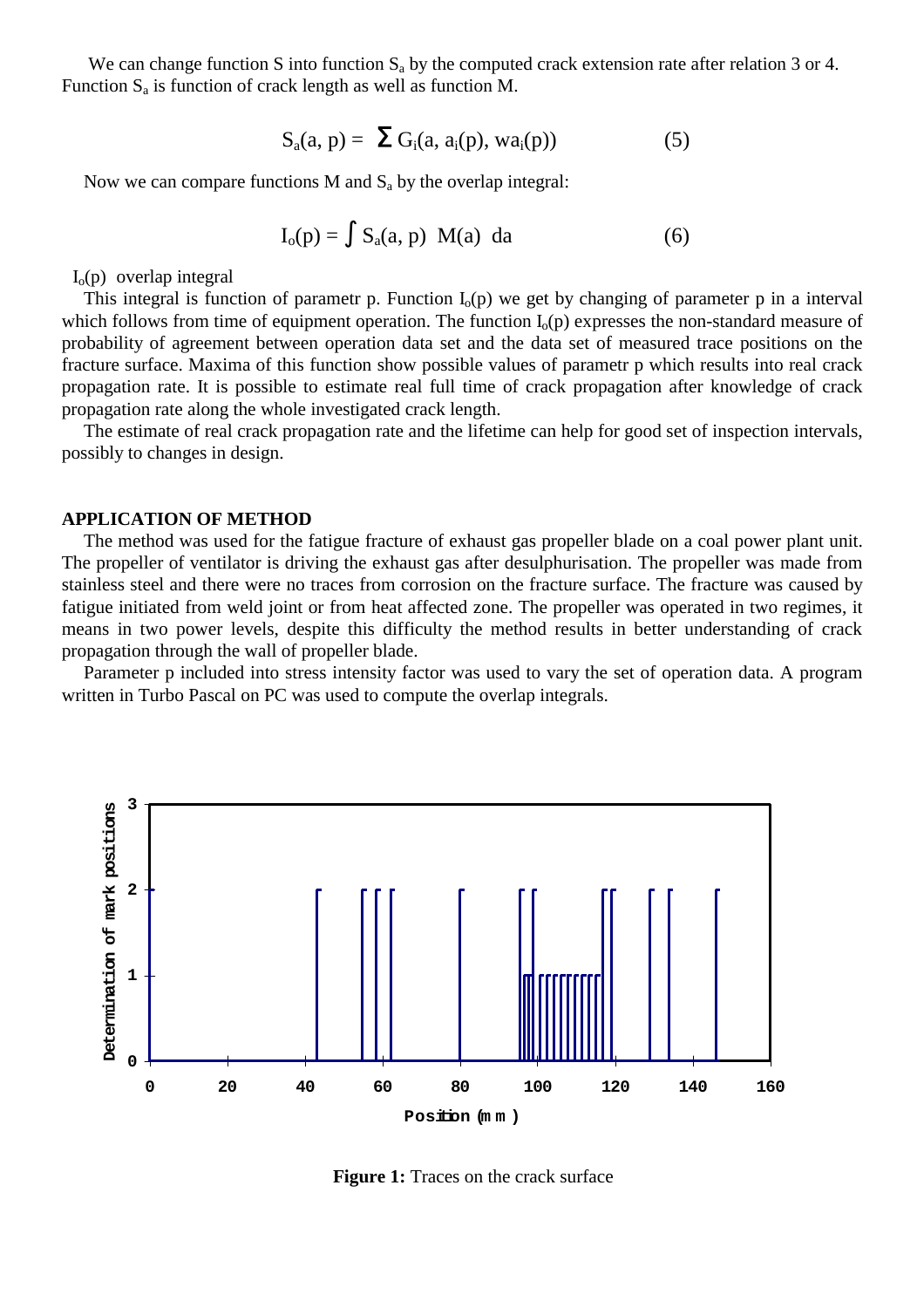The initial data are presented in Fig.1 and Fig.2. The Fig.1 shows the data about positions of traces on the fracture surface. The zero point is the final position of the crack front just before the breakdown. The Fig.2 shows the structure of operation, every vertical line means one shut down of unit. The zero point is the time of final break.



**Figure 2:** Operation of the ventilator

Next two figures show the results of overlap computing. The first one, Fig.3 is showing dependence of overlap integral  $I_0(p)$  on parameter p for three different numbers of lines, which represent the shutdown data. There is clear that the local maximum which we should take into account is the maximum for  $p= 58$ . The second one, Fig.4 is showing again the same dependence, but now for three different positions of final crack stage. It is convenient to try to vary this position slightly because this position could be affected by several factors, for example by an overloading followed after abrupt brake or quick acceleration. Again it is visible that the main maximum is for p=58.



**Figure 3**: Dependencies of overlap integral on  $p$  – parameter for various number of lines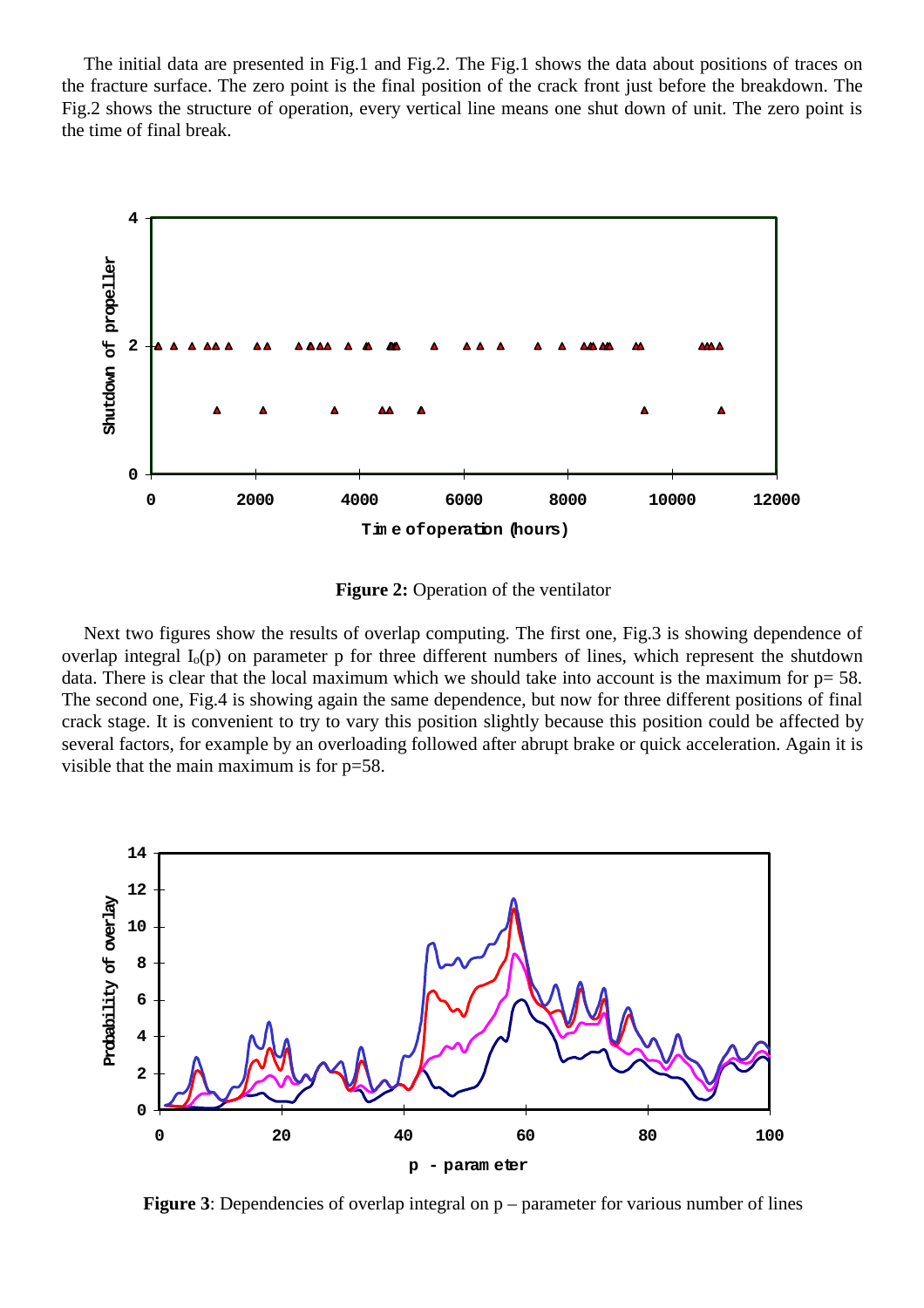The last figure, Fig.5, shows the dependence of crack propagation rate and crack area on the elapsed time for parameter p which was determined after Fig.3 and 4.



**Figure 4**: Dependencies of overlap integral for various positions of final crack stage

The crack propagation was relatively slow and the crack extents more then 7500 hours, it means more then one year, through the investigated area of fracture surface (about 160 mm long) before final breakdown. It is possible to estimate that the crack was not initiated on the exhaust end of blade but somewhere in the last third of blade wall.



**Figure 5:** Crack propagation – kinetics for the propeller blade